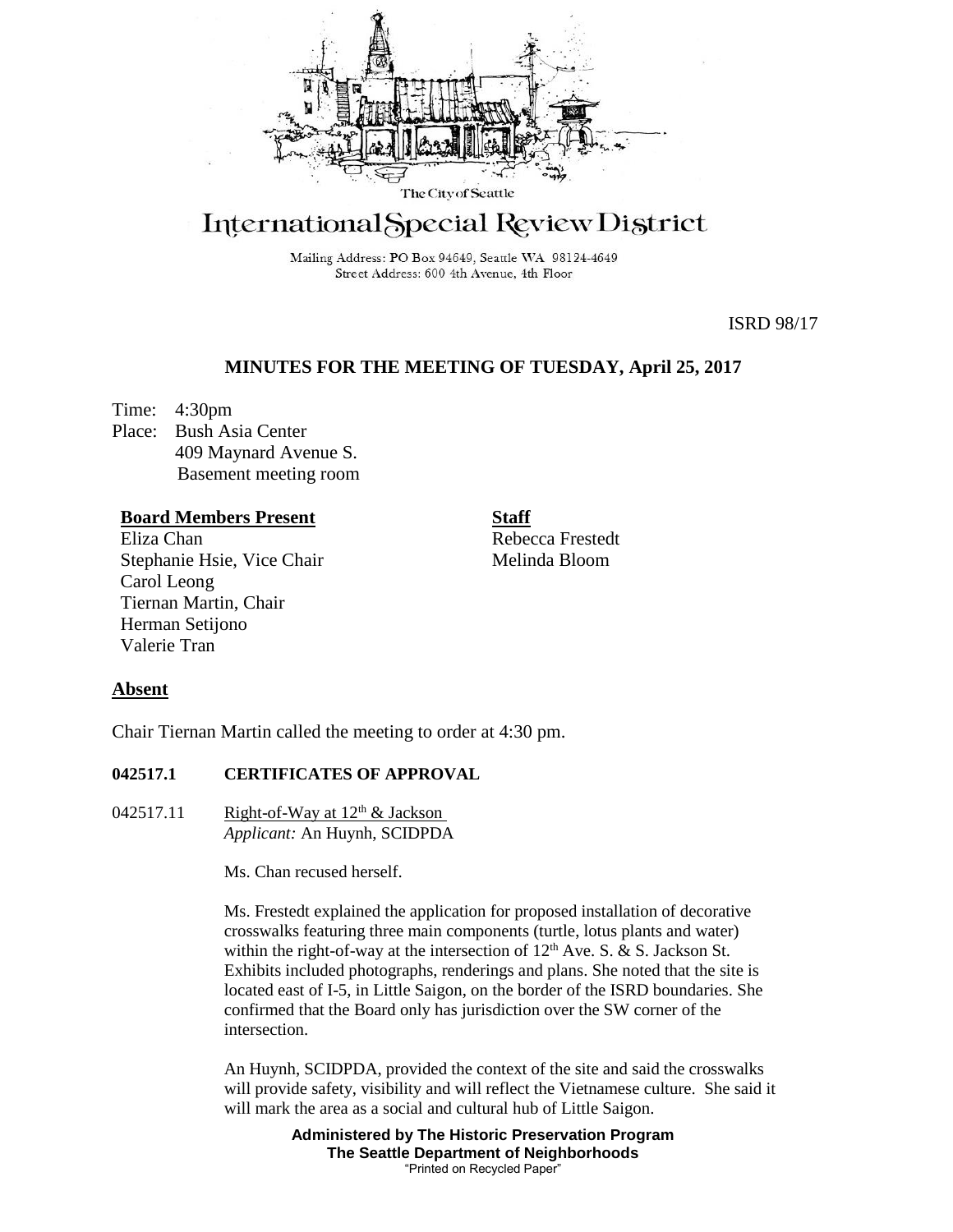#### *Ms. Leong arrived at 4:33 pm.*

Ms. Huynh provided photo of current conditions and said that the four existing crosswalks at this site will be changed. She went through the community involvement process and said a Citizen's Action Committee (CAC) was formed and met multiple times. She said that the desire is to identify identity and character of the neighborhood. She went through timeline.

Duy Vo, artist, went through the design progression of meetings with community, SDOT feedback, multiple revisions that led to the final design. He said the final design features a turtle, lotus and water motif.

Referring to renderings, Ms. Huynh said the blue color works with the turtle and lotus and the water element is reflective of the water around Vietnam. She said the 8" white strips on either side are required by SDOT. She said the final design will be turned over to SDOT who will determine the exact placement on the current footprint. She said the rendering is close to the color chips.

Mr. Vo said that he used pure colors. He said the design will be printed on thermo-plastic material and applied with a blow torch. He said the durability is 3 – 7 years.

Howard Wu, SDOT, said the installation will take 10 hours.

There was discussion about best time to do work and community members in the audience said the best time is on a week night; Tuesday night being best.

Ms. Leong asked about re-application process.

Ms. Huynh said they would apply for a new round of funding and go through the process again.

Ms. Leong asked what happens if there is no funding, if the colors would just fade away.

Mr. Wu said that the process is new for Seattle and still experimental and they are still learning. He said SDOT would still maintain the white stripe but the rest would just fade away.

Ms. Tran appreciated all the iterations that were undertaken in the design selection.

Mr. Martin said it is a good example of co-design process with the community and sets a good precedent. He said cultural placemaking is good in all niches.

A community recommended publishing the construction schedule in the Vietnamese and Chinese newspapers for greater awareness.

Ms. Tran noted that August is peak festival time.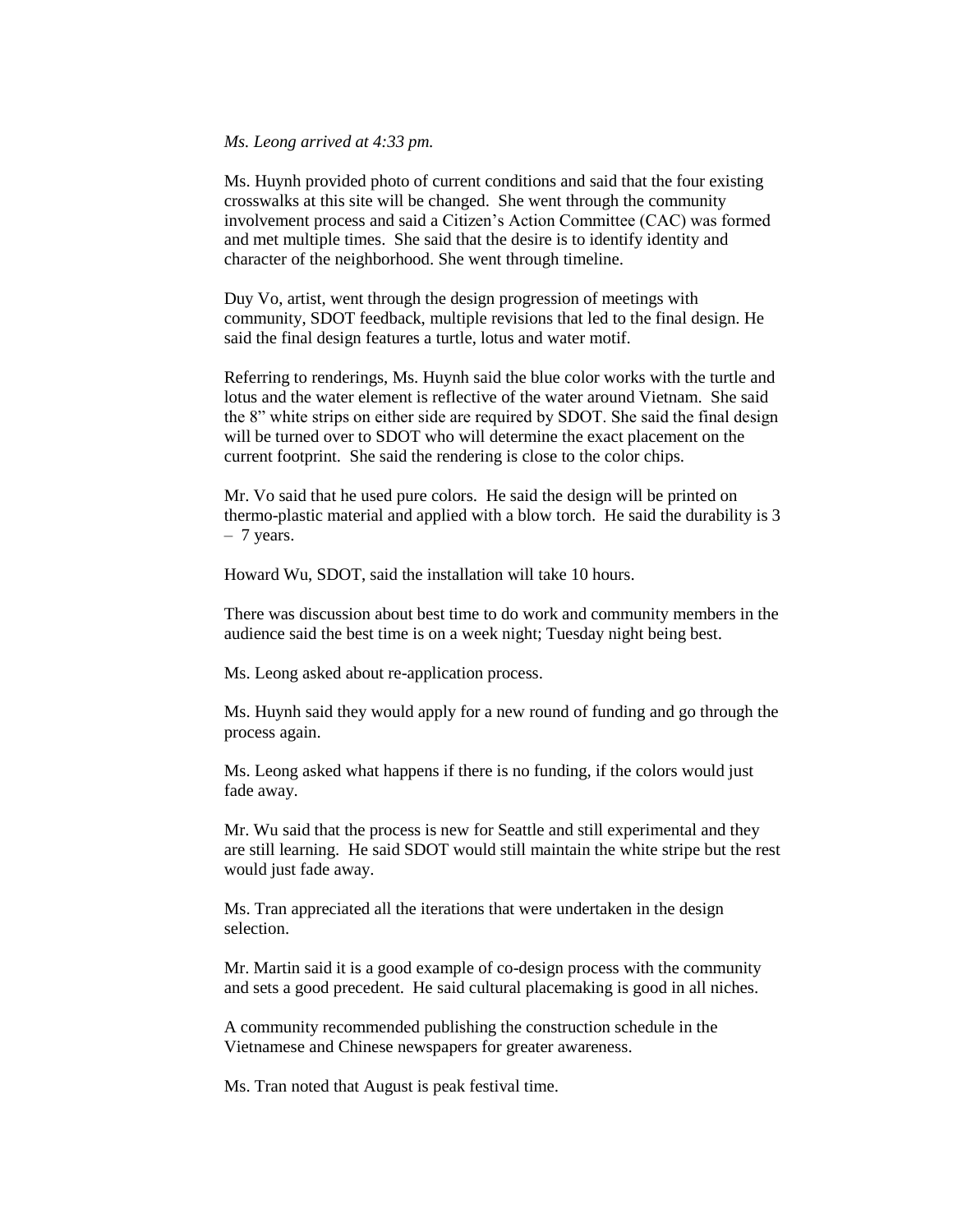Ms. Huynh said that they are aiming to have it finished to celebrate it at the festivals, including Celebrate Little Saigon.

Action: I move that the International Special Review District Board recommend approval of a Certificate of Approval for street use, as proposed.

The Board directs staff to prepare a written recommendation of approval, based on consideration of the application submittal and Board discussion at the April 25, 2017 public meeting, and forward this written recommendation to the Department of Neighborhoods Director.

This action is based on the **following applicable sections of the International Special Review District Ordinance and District Design Guidelines:** 

**SMC 23.66.030 – Certificates of approval – Application, review and appeals SMC 23.66.334 – Streets and Sidewalks**

## **Secretary of the Interior's Standards:**

**#10.** New additions and adjacent or related new construction shall be undertaken in such a manner that if removed in the future, the essential form and integrity of the historic property and its environment would be unimpaired.

MM/SC/HS/CL 5:0:1 Motion carried. Ms. Chan recused herself.

042517.22 705 5<sup>th</sup> Ave. S. – 705 Union Station *Applicant:* Amy Colby, JPC Architects

> Ms. Frestedt explained the application for proposed installation of a flag pole (56' high) mounted on the roof, to fly the  $12<sup>th</sup>$  Man/Seahawks flag. Exhibits included plans, photographs and structural calculations. The 705 Union Station building was constructed in 2000-2001. It is located outside the Asian Design Character District and retail core.

Amy Colby provided context of the building in the neighborhood. She indicated on the photo where the flagpole is proposed to go and noted it will mount adjacent to the mechanical screen. The flagpole is 56' high. They want to fly Seahawks flag and the American flag as well.

Ms. Hsie asked about visibility from street.

Ms. Colby said it will mostly be visible from the stadium side of the street.

Nick Martus, Unico (property owner), said they also want approval to fly American flag as well as the Seahawks flags.

Ms. Frestedt read through the Code section for rooftop features, cited Secretary of the Interior Standard 9, and commented that the work is reversible. She said the airport overlay applies and the Seattle Department of Construction and Inspections (SDCI) will require a permit and need to review wind load.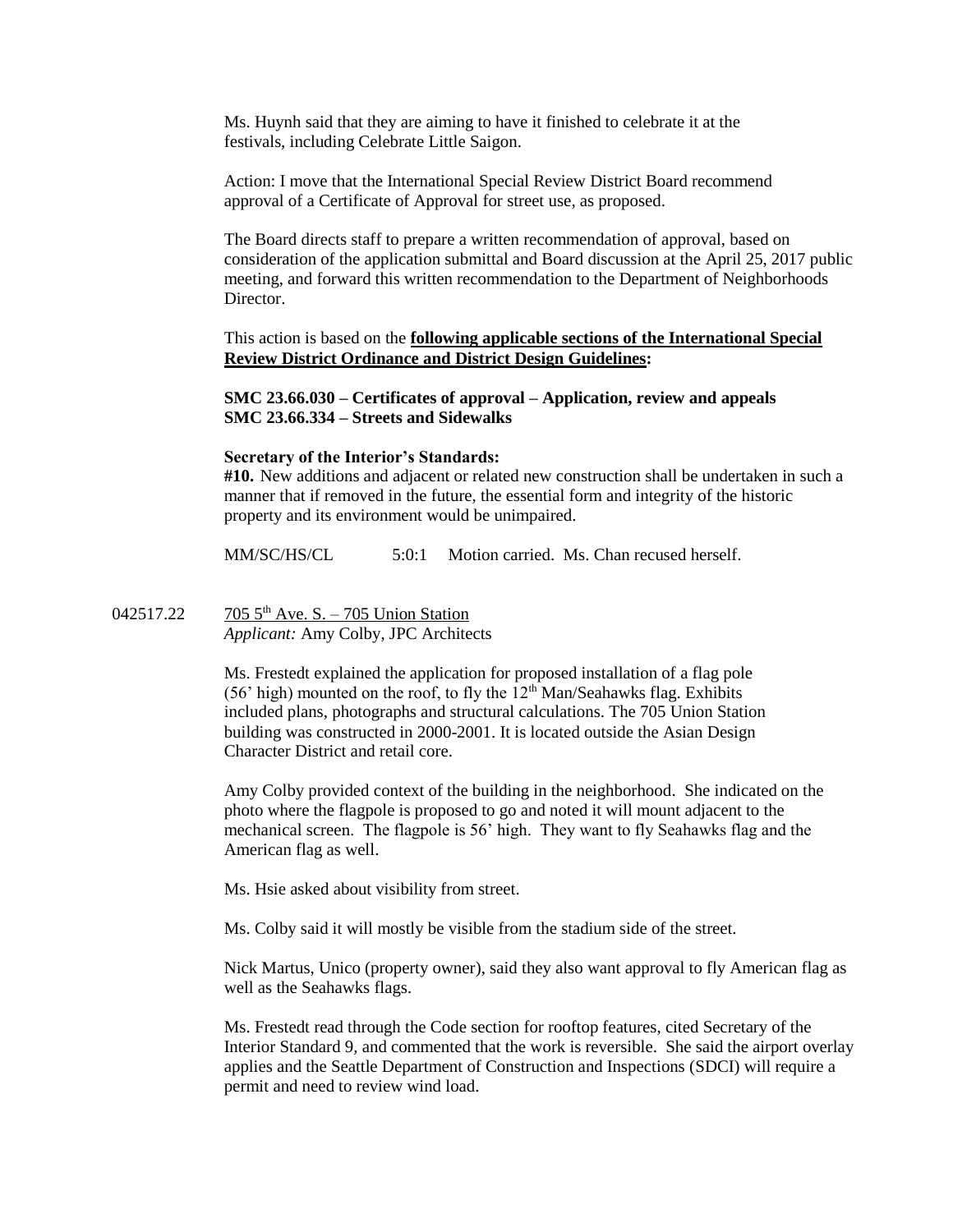Ms. Colby said they City has approved the pole and permit is pending Certificate of Approval.

Responding to clarifying question Ms. Frestedt said flags showing team support are allowed in Pioneer Square as long as they do not include advertising.

Public Comment: There was no public comment.

Board Discussion:

Ms. Leong said this is walking a fine line with the advertising component and said she would support the 12 flag for those who support the team but not the Seahawks franchise. She said this is outside the Asian Character Design District but should complement the historic nature of the district.

Mr. Martin clarified that the 12 flag is the least aligned with the business side.

Ms. Leong agreed.

Ms. Frestedt said this not expressly noted in the Code; she cited 23.66.338 D. She said it leaves discretion to the board.

Ms. Hsie said she had no problem with the flags but said she was concerned about the flagpole and seeing a proliferation of them. She expressed concern about revolving flags that may not be reviewed.

Ms. Frestedt said there are a number of contributing buildings in the district that have flagpoles now; they are not a new feature in the district.

Mr. Martin agreed with Ms. Hsie; but he didn't think proliferation of flag-flying will happen. He said this is a living, modern district and sports teams are part of residents' and business's lives. He said Seahawk support signs are already in the neighborhood; he was Ok with all six flags presented as well as the American flag.

Ms. Hsie said she had no problem approving the application but said since it is a larger scale building the height is more appropriate here; scale should be mentioned in the motion.

Ms. Tran agreed with Ms. Leong and said it is brand versus team. She preferred the 12 sign.

Ms. Chan agreed with Mmes. Leong and Hsie and said 12 sign supports fans more than the team. She noted there is lots of Seahawks stuff in the neighborhood.

Mr. Setijono had no problem with the application and said flagpoles are expensive and it is not likely to be on all rooftops.

Sue Kay, member of the public, said when she sees the flags, she see advertising.

A straw poll was conducted; five members to one preferred the "12" man sign without Seahawk logo or wording.